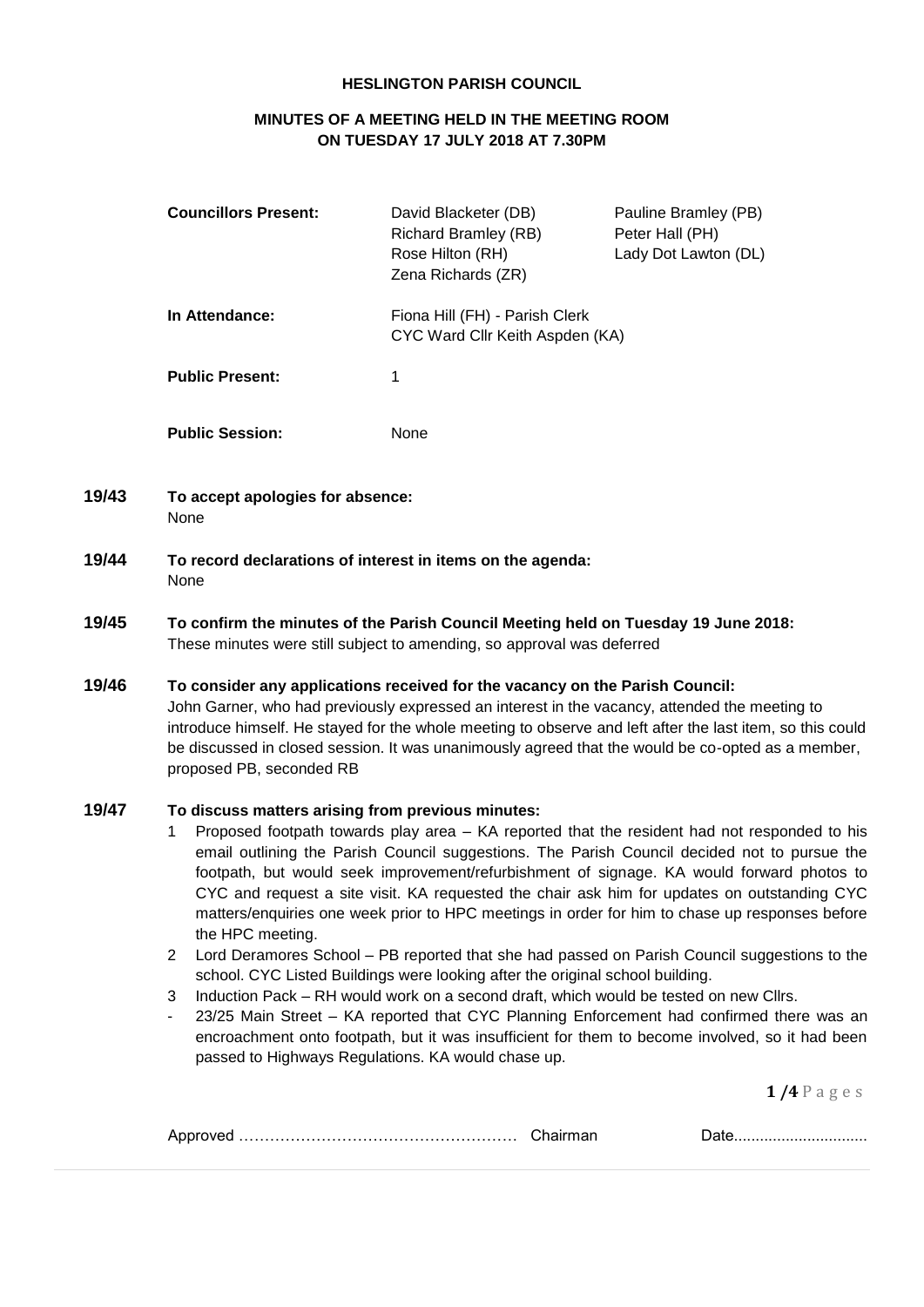- Parking Bays (12 hour parking bay on Main Street West) KA reported this was still on the list for the 2018/9 review
- Footpath/Root Growth (south bound Heslington Hall bus stop) KA would chase response from **CYC**
- Sunken Road, Church Lane/Field Lane KA reported that officers had visited the site and it does not yet require intervention, but will be monitored
- Collapsed manhole, Main Street KA reported that officers had visited the site and it does not yet require intervention, but will be monitored

### **19/48 To Discuss, if necessary, long-standing matters:**

1. Appearance of village - KA reported that Sam Watling, CYC Neighbourhood Enforcement Officer had visited the NatWest branch and responded "Your enquiry has been passed to me. It isn't an offence to leave rubbish off footpaths if it is put out correctly for collection but if left out for long periods this could be considered one. I have been in to the branch and warned them about this matter and have had a call from the manager confirming that they have spoken to their contractor and resolved whatever issue was causing these bags to get left. I have asked that they now keep an eye on this matter and they have assured me they will. Should you continue to get problems please let me know and I can progress things to the next stage".

1.1 The Outgang – KA reported that costing had been received and the schemes ranged from £6000- £20000, and would be discussed at the next Ward meeting.

1.2 The Lodge Parking – FH had sent a letter of thanks direct to The Lodge.

2. Highway Matters – PH reported that the beacon on the crossing at Holmefield had been repaired. RH reported the potholes on Langwith Stray had been repaired. RH reported that the fly-tipping on Langwith Stray had been cleared away.

3. City of York Council

3.1 Local Plan – KA reported that the inspectors had not confirmed when the public examination would be, but it was expected to be Autumn 2018.

3.2 Article 4 (2) Direction – NTR

3.3 CYC Community Governance Review – KA reported that Andrew Doherty, CYC had assured him that this would be in place by the next election.

4.1 Antisocial Behaviour – No incidents had been reported. The Lengthsman had reported litter at the bus stop, Bede House. The Lengthsman will monitor now term time has finished and report to the PC. 4.2 Signage – Complaints had been received about various large plastic signs erected by the university. KA had informed CYC Planning Enforcement. Holmefield Housing Association, as private property, had contacted both CYC and the university to complain.

5. Neighbourhood Planning – Cllrs were currently reading the draft circulated by DB and the working group were looking for support to move forward. Cllrs discussed some queries that they had from their first read through. DB reported that Rebecca Harrison had left CYC. WG Parish Councillor's were meeting with her replacement shortly, as they would be the best person to understood the formal protocol for public consultations. DB circulated an email informing Cllrs that he had obtained clarification of the liaison that had occurred between the Heslington Parish planning consultant (NPWG) and the University planning consultant. No cost had been incurred. DB gave a financial update. DB advised that there should be an item on future agendas of the APCM for Neighbourhood Plan, to allow Cllrs to trigger a review, should they feel it is necessary.

Grant has been awarded FH to formally accept on Council's behalf asap.

Written preliminary comments from RH to be circulated to councillors by DB

6. Communication – Website/Newsletter – Up to date with items received

**2 /4** P a g e s

| . DIO. DA COMPORTED IN EXTENSION IN EXTENSION IN THE U.S. LETTER IN THE U.S. LETTER IN THE U.S. LETTER IN THE |  |
|---------------------------------------------------------------------------------------------------------------|--|
|                                                                                                               |  |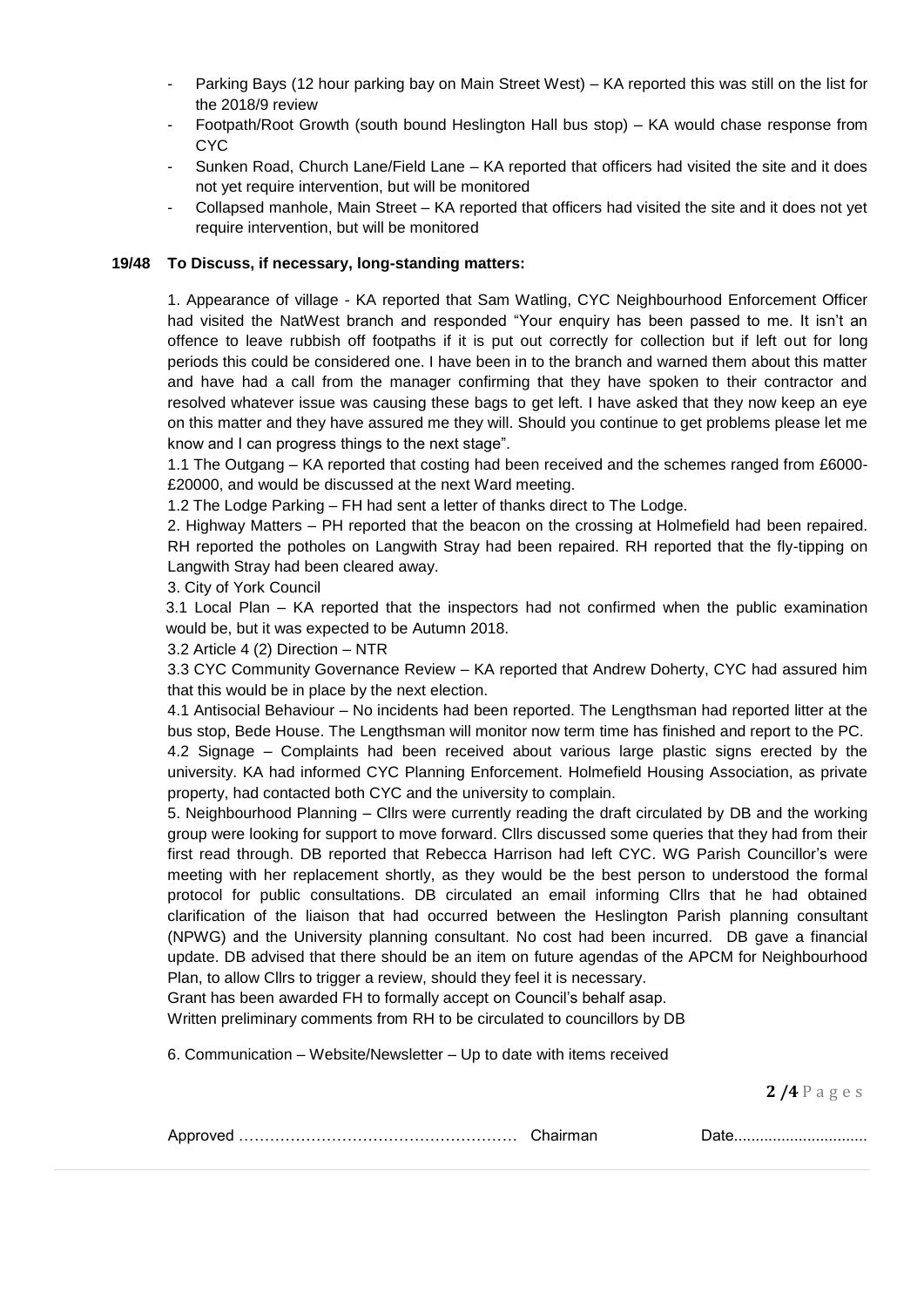### **19/49 To receive any matters raised by members of public:**  None

### **19/50 To report and make relevant recommendations on new planning applications:**

Letter A: We support the application

Letter B: We have no objections

Letter C: We do not object but wish to make comments or seek safeguards as set out overleaf Letter D: We object on the planning grounds set out overleaf

1. 18/00733/ADV University Road

Letter D, Unanimous

The Parish Council **Objects** to this application for the reasons as follows –

- The temporary nature is now clear, but is not acceptable, as the banners will be present every day for more than half a year.
- The signs are not suitable to the rural location, which is in and adjacent to a Conservation Area. In addition, Field Lane is a residential area.
- The Parish of Heslington cannot be considered equivalent to the city centre signage arrangements
- 2. 18/01188/ADV Unit 1 Kimberlow Hill Retail Park Kimberlow Rise The Parish Council has **No Objections** to this application, but the sign should only by illuminated during opening hours.

## **19/51 To report planning decisions by City of York Council:**

None

## **19/52 To receive reports from representatives of following outside bodies:**

1. Ward Councillors – Nothing in addition to those matters already discussed

2. North Yorkshire Police – FH reported that Sgt Lee Pointon had contacted her along with other Parish Clerks to discuss the relationship between North Yorkshire Police and Parish Councils and she asked Cllrs if they wanted her to raise any issues on behalf of Heslington. Cllrs were urged to complete the Neighbourhood Policing Survey, which was circulated by email.

3. Heslington East Community Forums – NTR

- 4. Good Neighbours Forum Next meeting September 2018
- 5. Ouse and Derwent Drainage Board NTR

6. Sports Field – Next meeting August 2018. The Lengthsman had found what he believed could be drug paraphernalia at The Outgang. PB would report this to Mr McClean. FH would report this to the Neighbourhood Policing Team – SNAyorkcity@northyorkshire.pnn.police.uk

- 7. York Environment Forum -- NTR
- 8. Alms Houses NTR
- 9. The Meeting Room DL reported that three quotes had been obtained for the main room flooring, so Ward Funding would be applied for.

10. Fulford & Heslington Ward – The next meeting will be in Heslington Meeting Room at 4.00 p.m.

on 25 July 2018 and there were two subjects for discussion – Ward Directory and Funding Schemes.

**3 /4** P a g e s

|--|--|--|